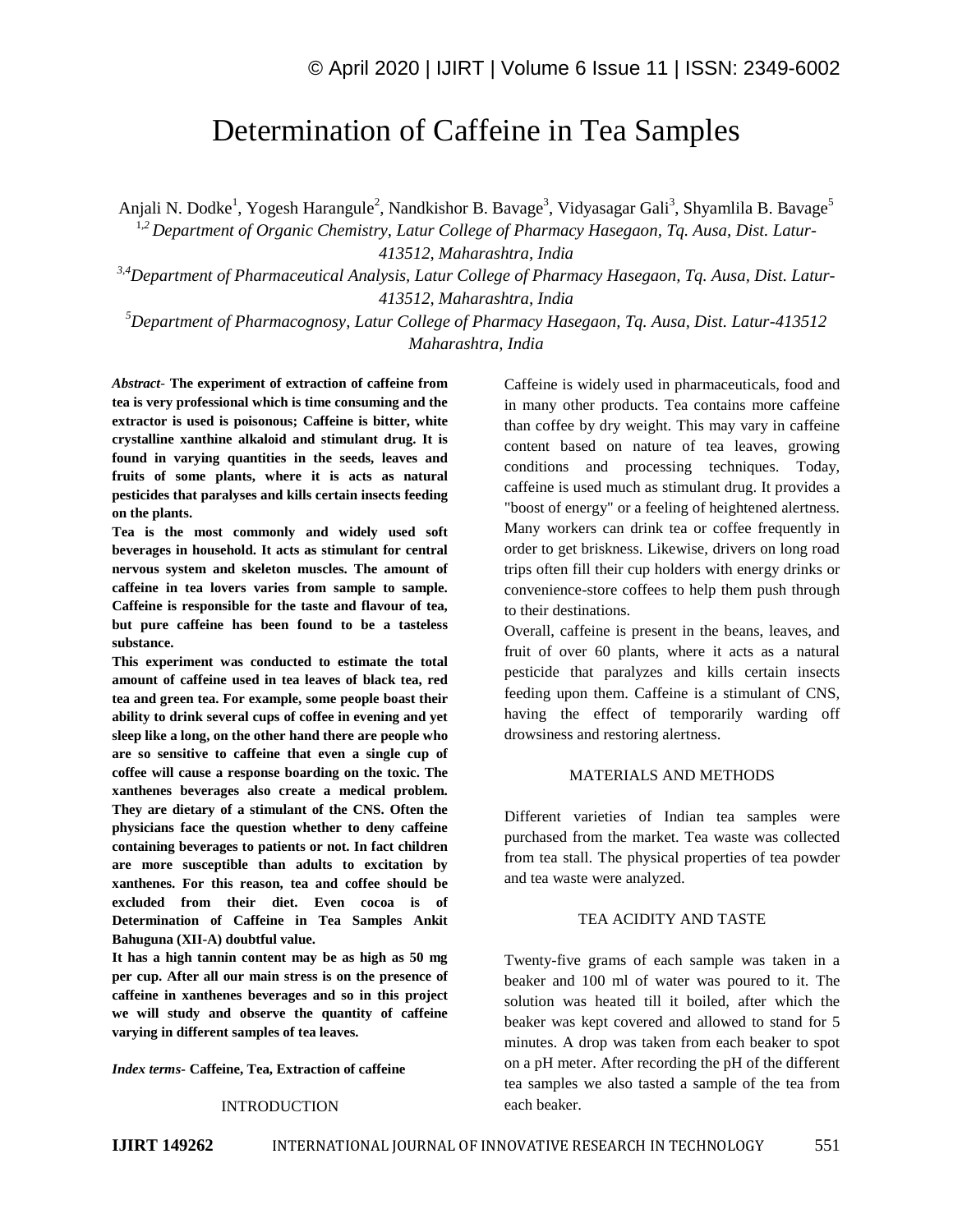# ANALYSIS OF COLOUR

The 20 grams of the sample was taken in a beaker added 200 ml of distilled water to it. The colour intensity was measured using a spectrophotometer at 450 nm.

# ANALYSIS OF BULK DENSITY

A weighed quantity of tea powder was introduced into a graduated measuring cylinder. The measuring cylinder was tapped manually till a constant volume was obtained. This volume is known as the bulk volume of the tea powder. The same procedure was followed for each brand of tea powder. Bulk density of powder is defined as the ratio of the mass of the powder to its bulk volume of distilled water. Bulk density  $=$  mass of the powder / bulk volume

## EXTRACTION OF CAFFEINE

Tea bags are used as the source of caffeine for this experiment. Different varieties of 3 tea bags (50 g of each) were taken and boiled with 200 ml of distilled water for 10 minutes. This was allowed to cool for 5 minutes and then decant the mixture into another beaker. Then the tea bags were squeezed to liberate the rest of the water. The collected aqueous solution was cooled and mixed with 30ml of dichloromethane followed by 1%sodium sulphide. This mixture was mixed and poured into separation funnel. Two layers were separated and extracted filtrate was further heated to get the white crystals of caffeine. The extracted caffeine was measured spectrophotom eterically at 645nm. The physical properties of caffeine were analyzed.

#### ANTIOXIDANT ASSAY

Antioxidant capacity of tea extracts and caffeine solutions (100 mg/l) were determined using the ABTS radical scavenging assay according to the method reported by Reetal. (1999), and ferric reducing/antioxidant power (FRAP) assay, carried out according to the original method by Benzie and Strain (1996)

#### USES OF CAFFEINE

1. In medicine, it is used to stimulate, central nervous system and to increase flow of urine.

- 2. Because of its stimulating effects, caffeine has been used to relieve fatigue. But it is dangerous and one may collapse if not consumes it under certain limit.
- 3. Caffeine is also used in analgesic tablets, as it is believed to be a pain reliever. It is also beneficial in migraines.

#### EFFECT OF CAFFEINE

- 1. It is psycho stimulant.
- 2. It improves physical and mental ability.
- 3. Its effect in learning is doubtful but intellectual performance may improve where it has been used to reduce fatigue or boredom.
- 4. When administered internally, it stimulates heart and nervous system and also acts as diuretic. On the contrary their excessive use is harmful to digestion and their long use leads to mental retardation.

#### PROCEDURE

- 1. First of all, 50 grams of tea leaves were taken as sample and 150 ml of water was added to it in a beaker.
- 2. Then the beaker was heated up to extreme boiling.
- 3. The solution was filtered and lead acetate was added to the filtrate, leading to the formation of a curdy brown coloured precipitate.
- 4. We kept on adding lead acetate till no more precipitate has been formed.
- 5. Again solution was filtered.
- 6. Now the filtrate so obtained was heated until it had become 50 ml.
- 7. Then the solution left was allowed to cool.
- 8. After that, 20 ml. of chloroform was added to it.
- 9. Soon after, two layers appeared in the separating funnel.
- 10. The residue left behind was caffeine.
- 11. Then we weighed it and recorded the observations.
- 12. Similar procedure was performed with different samples of tealeaves and quantity of caffeine was observed in them.

#### OBSERVATION TABLE

1. Red Label Tea